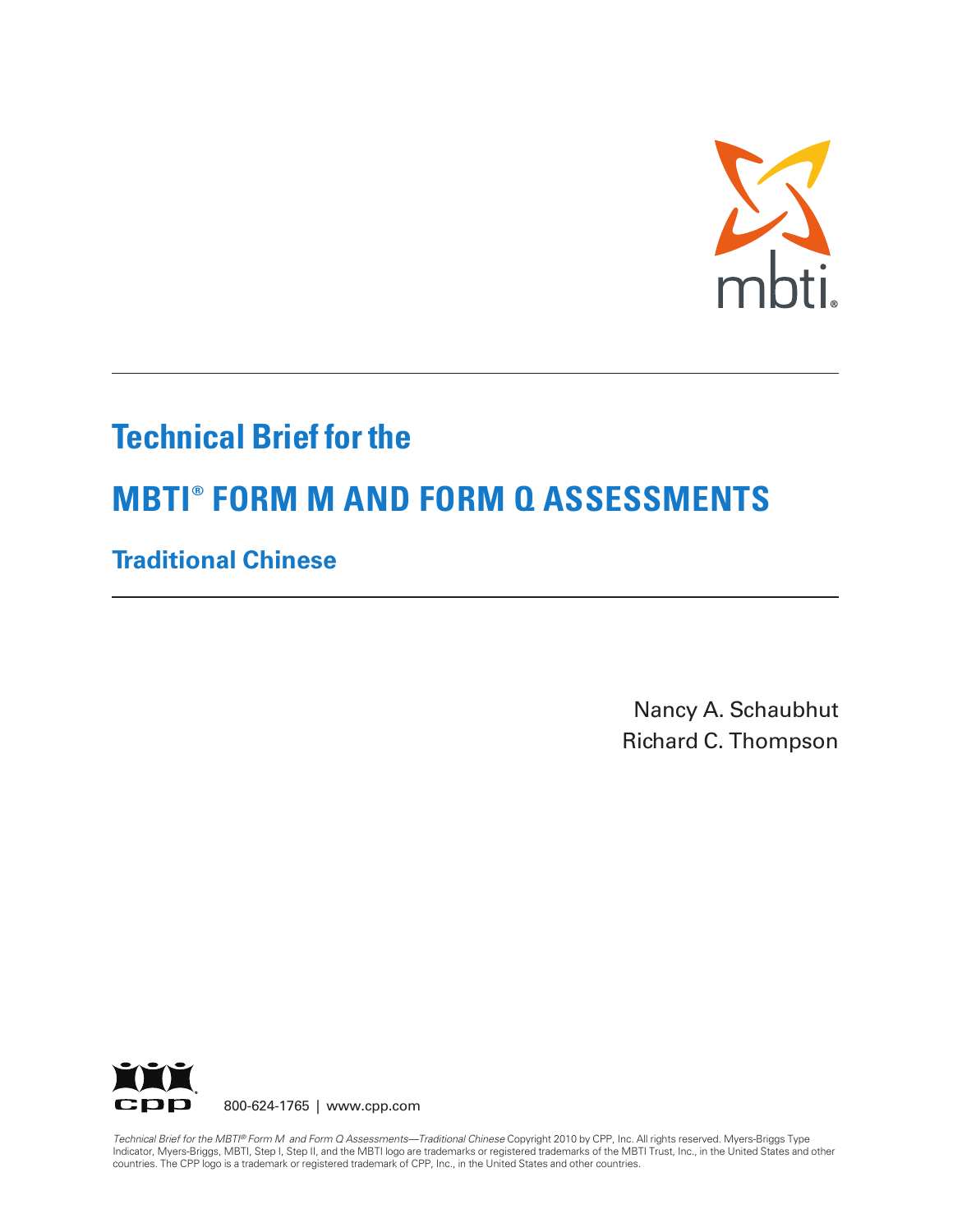#### **INTRODUCTION**

The *Myers-Briggs Type Indicator®* (MBTI®) instrument is one of the most commonly used personality assessments in the world. Because administration of the instrument outside the United States is growing rapidly, new translations are continually being developed for use in specific regions. This technical brief summarizes the measurement properties of a translation of the MBTI Form M and Form Q assessments developed for areas of China where Traditional Chinese is understood. To that end, it examines the reliability of the Traditional Chinese translation of the MBTI Form M and Form Q assessments, reports on type distribution in a sample of participants who completed the instrument in Traditional Chinese, and provides comparisons with the U.S. National Representative Sample (NRS) to examine similarities and differences between the samples.

#### **THE MBTI ® ASSESSMENT**

The MBTI assessment uses a typology composed of four pairs of opposite preferences, called *dichotomies:*

- Extraversion (E) or Introversion (I)—where you focus your attention and get energy
- Sensing (S) or Intuition (N)—how you take in information
- Thinking (T) or Feeling (F)—how you make decisions
- Judging (J) or Perceiving (P)—how you deal with the outer world

The MBTI assessment combines an individual's four preferences—one preference from each dichotomy, denoted by its letter—to yield one of the 16 possible personality types (e.g., ESTJ, INFP, etc.). Each type is equally valuable, and an individual inherently belongs to one of the 16 types. This model differentiates the MBTI assessment from most other personality instruments, which typically assess personality traits. Trait-based instruments measure how much of a certain characteristic people possess. Unlike the MBTI assessment, those instruments usually consider one "end" of a trait to be more positive and the other to be more negative.

#### **TRADITIONAL CHINESE SAMPLE**

Following the translation of the MBTI assessment into Traditional Chinese, a sample of participants was obtained for this study. It is important to note that this Traditional Chinese research sample is not a representative sample; rather, it is a sample of convenience. Therefore, no inferences may be drawn about the preferences or type distribution of the population that understands and uses Traditional Chinese. The data reported in this technical brief should be used for psychometric information purposes only.

#### **Traditional Chinese Sample Description**

This sample is composed of 131 individuals who completed the MBTI®—Global Research Version of the assessment in Traditional Chinese. This version of the assessment includes 230 MBTI items and contains the current commercial versions of the MBTI assessment (Form M, Form Q, and European Step I™ and Step II™ assessments). The sample includes 77% women and 23% men. Respondents' ages ranged from 17 to 55 years (mean = 29.1, *SD* = 9.0); 56% were employed full-time or part-time, 13% were students, 1% were retired, and 30% were either not working for income or did not provide their current employment status. Of those who were employed and reported their general line of work, 20% were working in sales and related occupations; 17% in arts, design, entertainment, sports, and media; 16% in business and financial operations; 14% in office and administrative support; and the remainder in various fields. Of those who were employed and reported organizational level, 51% were nonsupervisory, 18% entry level, 15% supervisory, 11% management, and 5% executive. All respondents reported their country of origin and residence as China, Hong Kong, or Taiwan.

As shown in Table 1, the most frequently occurring types for this sample are ISTJ (11.5%) and ENFP (11.5%). The least common types are INFJ (0.8%) and ESFP (2.3%). Self-selection ratios (SSRs) were computed by comparing the percentage of each type in the Traditional Chinese sample to that in the U.S. National Representative Sample (Myers, McCaulley, Quenk, & Hammer, 1998). In this sample, INTJs are over three times more prevalent than in the U.S. population. On the other hand, ESFPs and INFJs are less common in the Traditional Chinese sample than in the U.S. sample. Again, since this Traditional Chinese research sample is not representative of the general population, no inferences should be made about the population's distribution of type. While some differences in type distribution were found between the U.S. National Representative Sample and the Traditional Chinese sample, a study by Yang and Zhao (2009) showed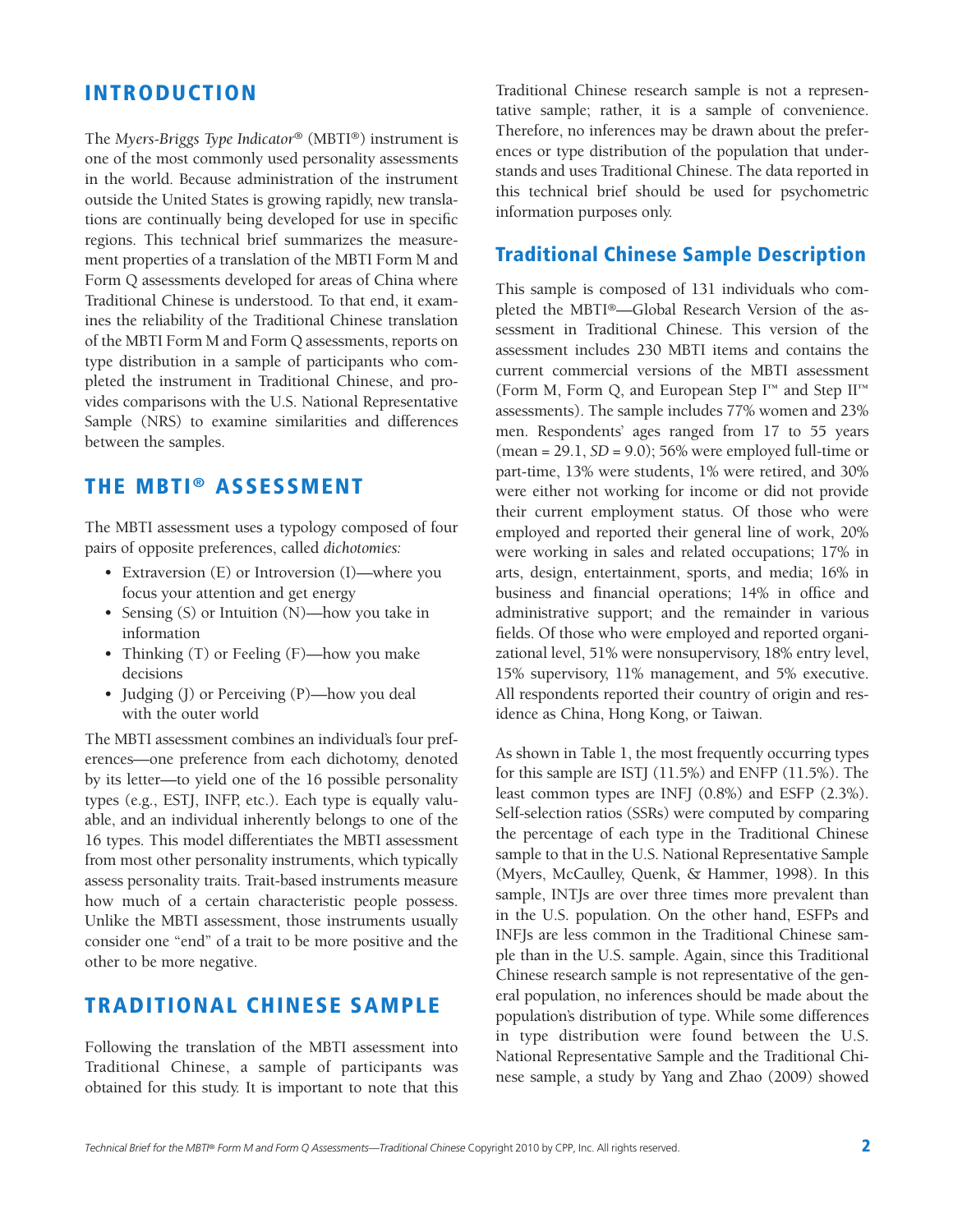

*Note: N* = 131.

type distribution similarities between Chinese and U.S. managers.

Table 2 shows the number and percentage of respondents for each preference. Also included for reference are the number and percentage of respondents for each preference in the U.S. National Representative Sample (Myers et al., 1998). Best-fit type preferences for another Traditional Chinese sample are presented in a paper by Beuke, Freeman, & Wang (2006).

### **RELIABILITY OF THE FORM M PREFERENCES**

The internal consistency reliabilities (Cronbach's alphas) for the Traditional Chinese sample and the U.S. National Representative Sample are reported in Table 3. The reliabilities of the four dichotomies are good for the Traditional Chinese sample and are generally in line with those reported in the *MBTI® Manual* (Myers et al., 1998).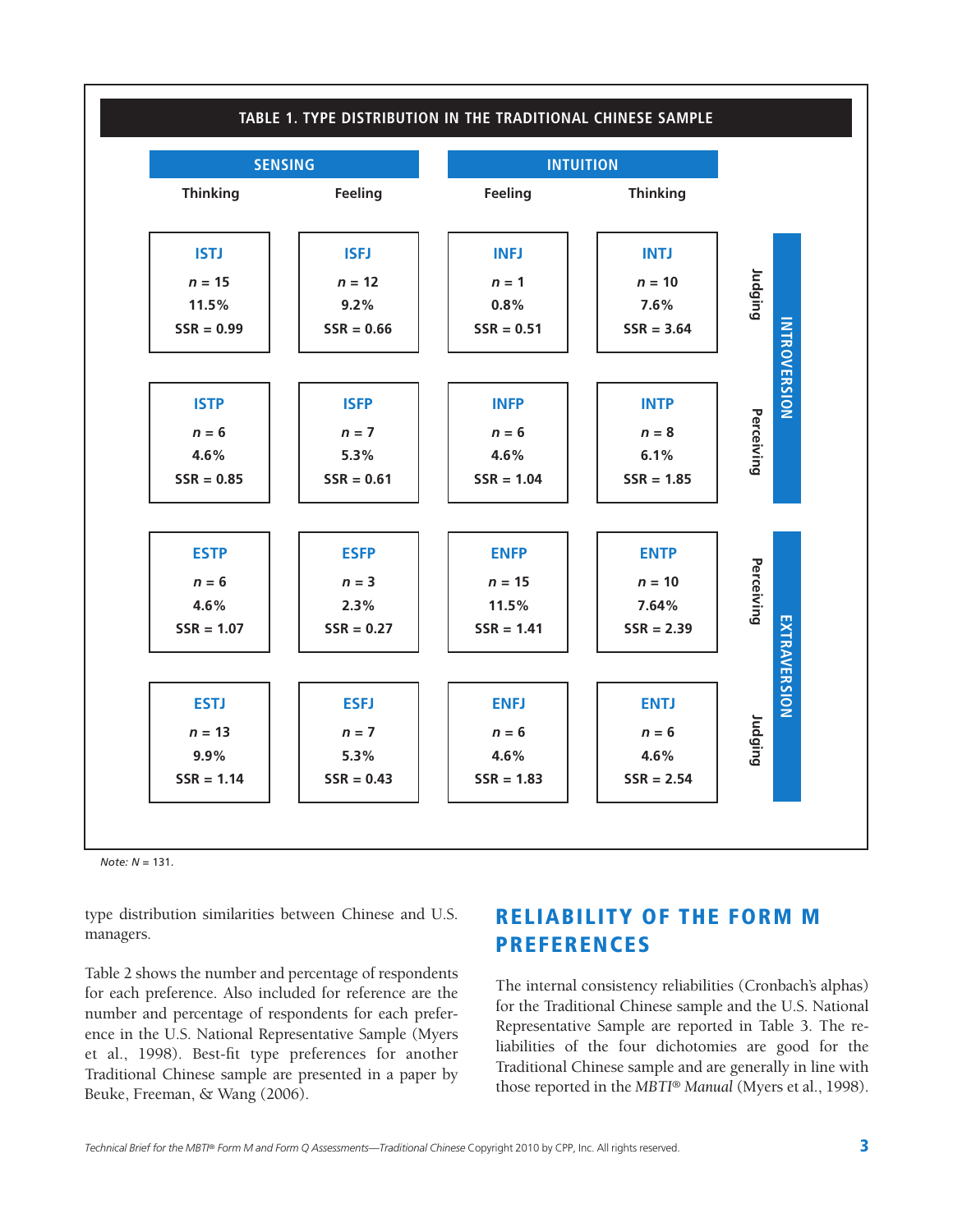|                  |    | <b>Traditional Chinese Sample</b><br>$(N = 131)$ | <b>U.S. National Representative Sample</b><br>$(N = 3,009)$ |               |  |
|------------------|----|--------------------------------------------------|-------------------------------------------------------------|---------------|--|
| Preference       | n  | $\frac{0}{0}$                                    | $\sqrt{n}$                                                  | $\frac{0}{0}$ |  |
| Extraversion (E) | 66 | 50.4                                             | 1,483                                                       | 49.3          |  |
| Introversion (I) | 65 | 49.6                                             | 1,526                                                       | 50.7          |  |
| Sensing (S)      | 69 | 52.7                                             | 2,206                                                       | 73.3          |  |
| Intuition (N)    | 62 | 47.3                                             | 803                                                         | 26.7          |  |
| Thinking (T)     | 74 | 56.5                                             | 1,210                                                       | 40.2          |  |
| Feeling (F)      | 57 | 43.6                                             | 1,799                                                       | 59.8          |  |
| Judging (J)      | 70 | 53.4                                             | 1,629                                                       | 54.1          |  |
| Perceiving (P)   | 61 | 46.6                                             | 1,380                                                       | 45.9          |  |

#### **TABLE 2. PREFERENCE DISTRIBUTIONS FOR THE TRADITIONAL CHINESE AND U.S. NATIONAL REPRESENTATIVE SAMPLES**

*Note:* Source for the U.S. National Representative Sample is Myers, McCaulley, Quenk, and Hammer (1998).

|                  | <b>TABLE 3. PREFERENCE PAIR INTERNAL CONSISTENCY RELIABILITIES</b><br>FOR THE TRADITIONAL CHINESE AND U.S. NATIONAL REPRESENTATIVE SAMPLES |                                            |  |  |  |  |
|------------------|--------------------------------------------------------------------------------------------------------------------------------------------|--------------------------------------------|--|--|--|--|
|                  | <b>Traditional Chinese Sample</b>                                                                                                          | <b>U.S. National Representative Sample</b> |  |  |  |  |
| <b>Dichotomy</b> | <b>Cronbach's Alpha</b>                                                                                                                    | Cronbach's Alpha                           |  |  |  |  |
| $E-1$            | .86                                                                                                                                        | .91                                        |  |  |  |  |
| $S-N$            | .75                                                                                                                                        | .92                                        |  |  |  |  |
| $T-F$            | .88                                                                                                                                        | .91                                        |  |  |  |  |
| $J-P$            | .86                                                                                                                                        | .92                                        |  |  |  |  |

*Note:* Source for the U.S. National Representative Sample is Myers, McCaulley, Quenk, and Hammer (1998).

The reliabilities are also similar to those found with another Traditional Chinese sample in a study by Beuke et al. (2006). However, alpha is somewhat lower for the Sensing–Intuition (S–N) dichotomy. A lower S–N alpha was also reported for a Latin/North American Spanish research sample (Schaubhut, 2008) and a Simplified Chinese research sample (Schaubhut & Thompson, 2010).

#### **PREDICTION RATIOS**

Prediction ratios measure the likelihood that a person choosing a certain response will in fact have that preference (Myers et al., 1998). Prediction ratios for the Traditional Chinese sample are reported in Table 4.

### **FACTOR ANALYSIS**

Several studies have conducted confirmatory factor analyses of the MBTI assessment to assess the validity of the factors of the MBTI assessment. They have indicated that a four-factor model, such as the one theorized and developed by Myers, is the most appropriate and offers the best fit (Harvey, Murry, & Stamoulis, 1995; Johnson & Saunders, 1990). A principal components exploratory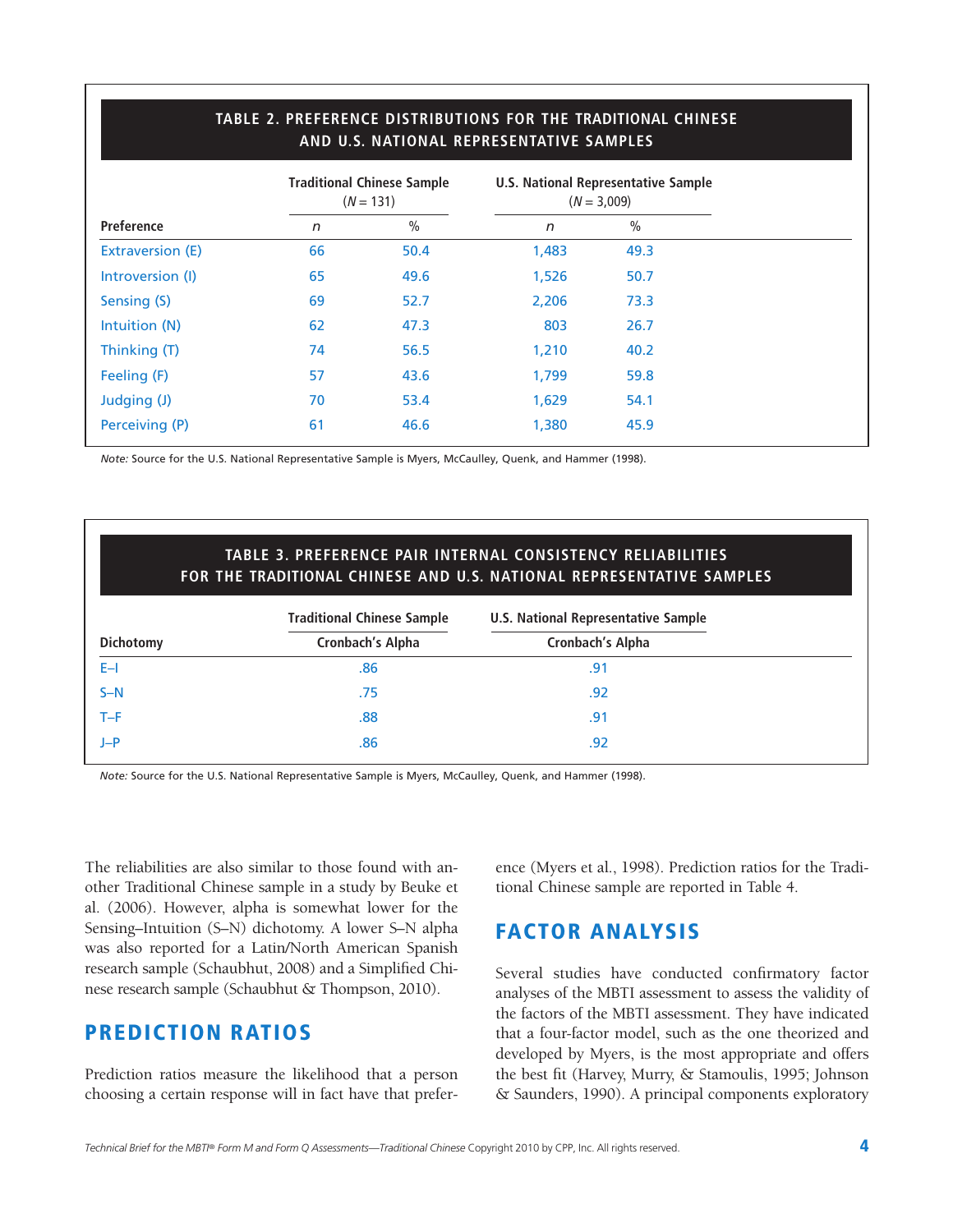#### SN17 .69 .56 SN18 .67 .88 SN19 .70 .64 SN20 .83 .74 SN21 .60 .83 SN22 .69 .56 SN23 .80 .80 .58 SN24 .78 .66 SN25 .74 .60 SN26 .63 .58 TF1 .66 .69 TF2 .67 TF3 .06 TF4 .92 .70 TF5 .75 .86 TF6 .00 .78 .68 TF7 .68 .89 TF8 .61 .68 TF9 .57 .74 TF10 .67 .58 TF11 .64 TF12 .57 .67 TF13 .79 .70 TF14 .78 .68 **TF15** .85 .88 TF16 .78 .75 TF17 .83 .83 TF18 .08 **TF19** .66 .89 TF20 .82 .61 TF21 .72 .79 TF22 .64 .69 **TF23** .56 .90 TF24 .59 .64 JP1 .62 .79 JP2 .71 .75 JP3 .71 .85 **TABLE 4. PREDICTION RATIOS FOR THE TRADITIONAL CHINESE SAMPLE ESTJ INFP Item Code Prediction Ratio Prediction Ratio** EI1 .95 EI2 .73 .73 EI3 .57 EI4 .65 .56 EI5 .90 .90 EI6 .81 .63 EI7 .69 .69 EI8 .30 EI9 .60 .77 EI10 .64 .77 EI11 .64 .97 EI12 .75 .83 EI13 .62 .70 EI14 .66 .78 EI15 .70 .72 EI16 .81 .69 EI17 .72 .85 EI18 .67 .67 EI19 .78 .63 EI20 .84 .60 EI21 .38 .63 SN1 .60 .50 .74 SN2 .75 .57 SN3 .78 .64 SN4 .78 .61 SN5 .74 .66 SN6 .58 .57 SN7 .67 .67 SN8 .67 .67 SN9 .69 .76 SN10 .70 .57 SN11 .57 .79 SN12 .54 .61 SN13 .65 .56 SN14 .85 .66 SN15 .77 .54 SN16 .57 .57 **ESTJ INFP Item Code Prediction Ratio Prediction Ratio**

Technical Brief for the MBTI® Form M and Form Q Assessments—Traditional Chinese Copyright 2010 by CPP, Inc. All rights reserved.  $5\,$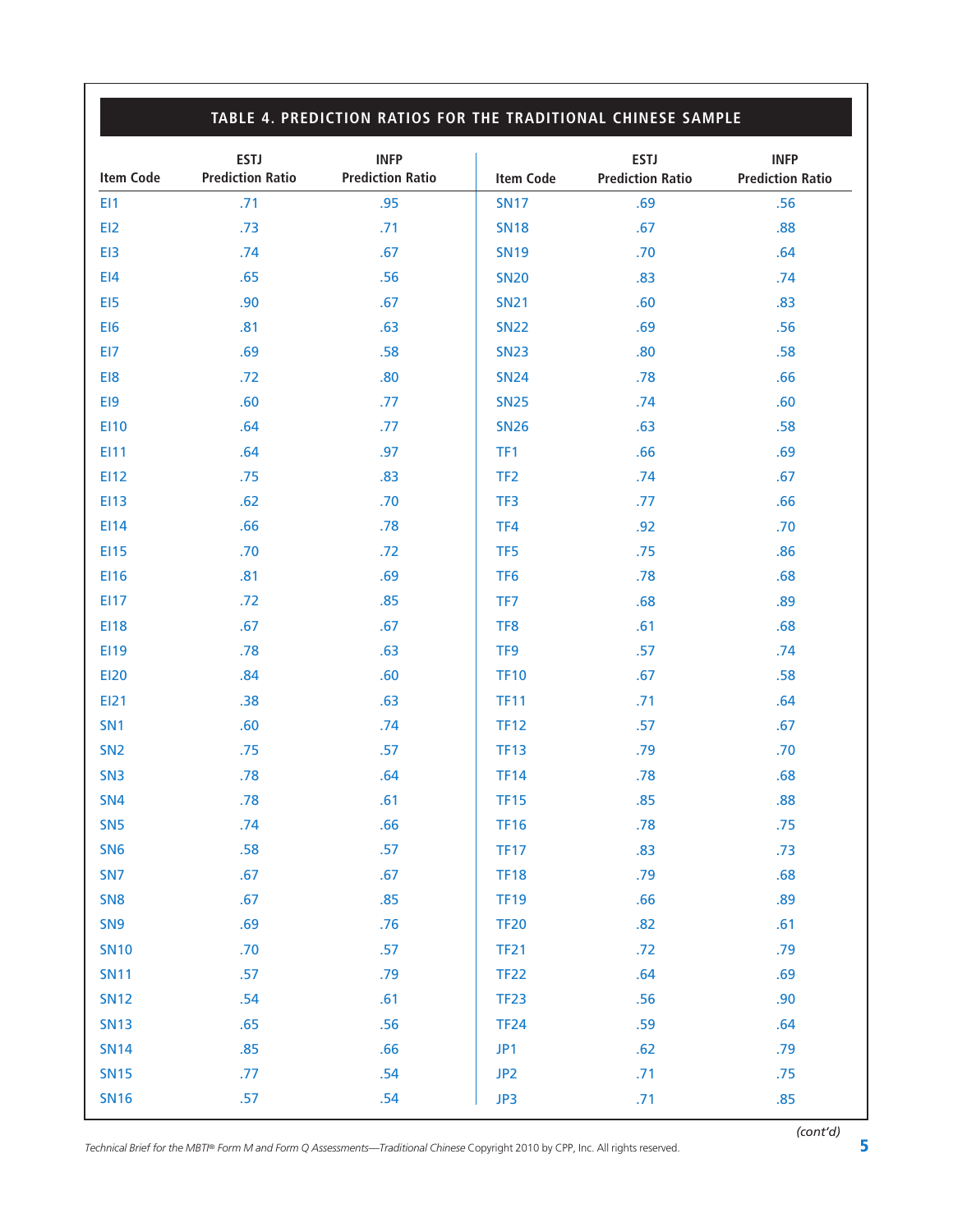| TABLE 4. PREDICTION RATIOS FOR THE TRADITIONAL CHINESE SAMPLE CONT'D |                                        |                                        |                  |                                        |                                        |  |  |
|----------------------------------------------------------------------|----------------------------------------|----------------------------------------|------------------|----------------------------------------|----------------------------------------|--|--|
| <b>Item Code</b>                                                     | <b>ESTJ</b><br><b>Prediction Ratio</b> | <b>INFP</b><br><b>Prediction Ratio</b> | <b>Item Code</b> | <b>ESTJ</b><br><b>Prediction Ratio</b> | <b>INFP</b><br><b>Prediction Ratio</b> |  |  |
| JP4                                                                  | .67                                    | .71                                    | <b>JP14</b>      | .69                                    | .70                                    |  |  |
| JP5                                                                  | .62                                    | .81                                    | <b>JP15</b>      | .67                                    | .71                                    |  |  |
| JP <sub>6</sub>                                                      | .63                                    | .83                                    | <b>JP16</b>      | .88                                    | .74                                    |  |  |
| JP7                                                                  | .65                                    | .72 <sub>1</sub>                       | <b>JP17</b>      | .87                                    | .67                                    |  |  |
| JP8                                                                  | .64                                    | .66                                    | <b>JP18</b>      | .66                                    | .62                                    |  |  |
| JP9                                                                  | .58                                    | 1.00                                   | <b>JP19</b>      | .58                                    | .71                                    |  |  |
| <b>JP10</b>                                                          | .73                                    | .81                                    | <b>JP20</b>      | .75                                    | .78                                    |  |  |
| <b>JP11</b>                                                          | .69                                    | .81                                    | <b>JP21</b>      | .71                                    | .74                                    |  |  |
| <b>JP12</b>                                                          | .57                                    | .68                                    | <b>JP22</b>      | .82                                    | .80                                    |  |  |
| <b>JP13</b>                                                          | .83                                    | .77                                    |                  |                                        |                                        |  |  |

factor analysis with varimax rotation was conducted using the item responses from the Traditional Chinese sample. The results are presented in Table 5. These results should be interpreted with caution, as the sample size was relatively small for conducting this kind of analysis. The shaded cells indicate that factor 1 is J–P, factor 2 is T–F, factor 3 is E–I, and factor 4 is S–N. The fourfactor structure produced by this analysis shows that the Traditional Chinese MBTI Form M items are measuring their intended scales, the four dichotomies.

|                     |                     |                     |                     | TABLE 5. FACTOR ANALYSIS ROTATED COMPONENT MATRIX<br>FOR THE TRADITIONAL CHINESE SAMPLE |                     |                     |                     |                     |                     |
|---------------------|---------------------|---------------------|---------------------|-----------------------------------------------------------------------------------------|---------------------|---------------------|---------------------|---------------------|---------------------|
| <b>Item</b><br>Code | Factor 1<br>$(J-P)$ | Factor 2<br>$(T-F)$ | Factor 3<br>$(E-I)$ | Factor 4<br>$(S-N)$                                                                     | <b>Item</b><br>Code | Factor 1<br>$(J-P)$ | Factor 2<br>$(T-F)$ | Factor 3<br>$(E-I)$ | Factor 4<br>$(S-N)$ |
| E <sub>11</sub>     | .10                 | .79                 | $-.08$              | $-.13$                                                                                  | <b>EI12</b>         | .28                 | .58                 | $-.16$              | $-.31$              |
| EI <sub>2</sub>     | .03                 | .55                 | .11                 | $-.14$                                                                                  | E113                | $-.01$              | .37                 | $-.19$              | $-.07$              |
| E <sub>13</sub>     | $-.01$              | .45                 | .16                 | .10                                                                                     | E114                | .22                 | .49                 | $-0.2$              | $-.36$              |
| E <sub>14</sub>     | $-.04$              | .37                 | $-.12$              | .15                                                                                     | <b>EI15</b>         | $-.05$              | .52                 | $-.01$              | $-.11$              |
| E <sub>15</sub>     | .07                 | .43                 | $-.15$              | $-.09$                                                                                  | EI16                | $-.07$              | .56                 | .04                 | $-.09$              |
| EI6                 | $-.22$              | .52                 | .08                 | .09                                                                                     | <b>EI17</b>         | .05                 | .58                 | $-.12$              | $-.14$              |
| EI7                 | $-.20$              | .33                 | $-.01$              | .12                                                                                     | <b>EI18</b>         | .02                 | .50 <sub>1</sub>    | $-.04$              | .11                 |
| E <sub>18</sub>     | $-.07$              | .59                 | .08                 | $-.01$                                                                                  | <b>EI19</b>         | $-.07$              | .46                 | .09                 | .00                 |
| E <sub>19</sub>     | .27                 | .45                 | $-.29$              | $-.20$                                                                                  | <b>EI20</b>         | $-.08$              | .54                 | .07                 | .14                 |
| <b>EI10</b>         | .20                 | .49                 | $-.09$              | $-.17$                                                                                  | <b>EI21</b>         | $-.05$              | .52                 | .27                 | .08                 |
| EI11                | .17                 | .65                 | $-.27$              | $-.06$                                                                                  |                     |                     |                     |                     |                     |

*(cont'd)*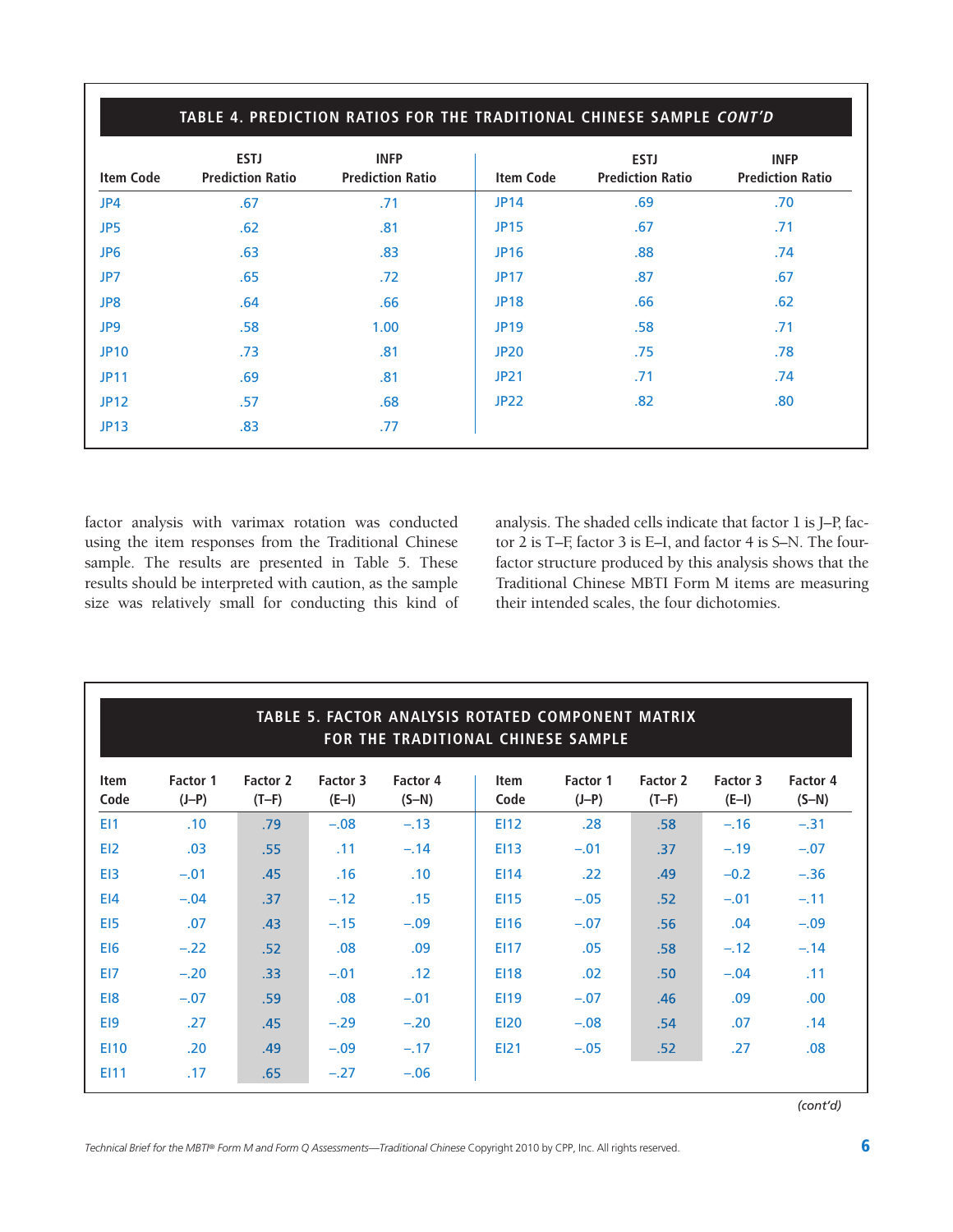| TABLE 5. FACTOR ANALYSIS ROTATED COMPONENT MATRIX<br>FOR THE TRADITIONAL CHINESE SAMPLE CONT'D |                     |                     |                     |                     |                 |                     |                            |                     |                     |
|------------------------------------------------------------------------------------------------|---------------------|---------------------|---------------------|---------------------|-----------------|---------------------|----------------------------|---------------------|---------------------|
| Item<br>Code                                                                                   | Factor 1<br>$(J-P)$ | Factor 2<br>$(T-F)$ | Factor 3<br>$(E-I)$ | Factor 4<br>$(S-N)$ | Item<br>Code    | Factor 1<br>$(J-P)$ | <b>Factor 2</b><br>$(T-F)$ | Factor 3<br>$(E-I)$ | Factor 4<br>$(S-N)$ |
| SN <sub>1</sub>                                                                                | .04                 | .28                 | $-.09$              | .16                 | <b>TF11</b>     | .07                 | $-.08$                     | .36                 | $-.29$              |
| SN <sub>2</sub>                                                                                | .09                 | $-.16$              | .08                 | .42                 | <b>TF12</b>     | .42                 | .16                        | .24                 | $-.22$              |
| SN <sub>3</sub>                                                                                | .11                 | $-.06$              | .01                 | .39                 | <b>TF13</b>     | .17                 | $-.39$                     | .36                 | .27                 |
| SN <sub>4</sub>                                                                                | .20                 | $-.06$              | $-.17$              | .35                 | <b>TF14</b>     | .08                 | $-.39$                     | .38                 | .32                 |
| SN <sub>5</sub>                                                                                | .15                 | .11                 | .01                 | .37                 | <b>TF15</b>     | .15                 | $-.05$                     | .74                 | $-.08$              |
| SN <sub>6</sub>                                                                                | .29                 | $-.06$              | $-.21$              | .07                 | <b>TF16</b>     | .20                 | $-.24$                     | .52                 | .10                 |
| SN <sub>7</sub>                                                                                | .16                 | $-.06$              | $-.43$              | .23                 | <b>TF17</b>     | .08                 | $-.33$                     | .66                 | .06                 |
| SN <sub>8</sub>                                                                                | .45                 | .00.                | .15                 | .50                 | <b>TF18</b>     | .17                 | $-.28$                     | .48                 | .20                 |
| SN <sub>9</sub>                                                                                | .20                 | .12                 | $-.18$              | .34                 | <b>TF19</b>     | .26                 | $-.01$                     | .53                 | $-.07$              |
| <b>SN10</b>                                                                                    | .06                 | .09                 | .14                 | .44                 | <b>TF20</b>     | .07                 | .21                        | .54                 | .13                 |
| <b>SN11</b>                                                                                    | .21                 | .28                 | $-.28$              | .05                 | <b>TF21</b>     | $-.10$              | .15                        | .54                 | $-.09$              |
| <b>SN12</b>                                                                                    | .07                 | .31                 | $-.05$              | $-.12$              | <b>TF22</b>     | .11                 | $-.01$                     | .39                 | .15                 |
| <b>SN13</b>                                                                                    | $-.02$              | $-.08$              | $-.32$              | .29                 | <b>TF23</b>     | .41                 | $-.05$                     | .17                 | $-.13$              |
| <b>SN14</b>                                                                                    | .25                 | .05                 | .08                 | .56                 | <b>TF24</b>     | .09                 | .22                        | .40                 | $-.17$              |
| <b>SN15</b>                                                                                    | .00.                | $-.20$              | $-.30$              | .57                 | JP1             | .32                 | .04                        | .12                 | $-.07$              |
| <b>SN16</b>                                                                                    | .02                 | $-.14$              | .47                 | .08                 | JP <sub>2</sub> | .53                 | $-.16$                     | .04                 | .07                 |
| <b>SN17</b>                                                                                    | .02                 | .04                 | $-.20$              | .45                 | JP3             | .56                 | $-.08$                     | .01                 | .15                 |
| <b>SN18</b>                                                                                    | .43                 | $-.08$              | .19                 | .39                 | JP4             | .50                 | $-.21$                     | $-.15$              | .15                 |
| <b>SN19</b>                                                                                    | .03                 | $-.09$              | $-.18$              | .46                 | JP5             | .40                 | .25                        | .07                 | .10                 |
| <b>SN20</b>                                                                                    | .22                 | .27                 | .27                 | .63                 | JP <sub>6</sub> | .57                 | $-.04$                     | .04                 | $-.03$              |
| <b>SN21</b>                                                                                    | .04                 | .39                 | $-.12$              | .22                 | JP7             | .55                 | .09                        | .18                 | .18                 |
| <b>SN22</b>                                                                                    | .08                 | .03                 | $-.07$              | .22                 | JP8             | .34                 | $-.23$                     | $-.14$              | .18                 |
| <b>SN23</b>                                                                                    | $-.17$              | $-.21$              | .11                 | .50                 | JP9             | .51                 | .11                        | .28                 | $-.07$              |
| <b>SN24</b>                                                                                    | .24                 | $-.23$              | $-.07$              | .54                 | <b>JP10</b>     | .61                 | $-.01$                     | .12                 | .20                 |
| <b>SN25</b>                                                                                    | .17                 | .13                 | .05                 | .16                 | <b>JP11</b>     | .50                 | .04                        | .15                 | .22                 |
| <b>SN26</b>                                                                                    | $-.14$              | .03                 | $-.36$              | .24                 | <b>JP12</b>     | .35                 | $-.01$                     | .20                 | $-.14$              |
| TF1                                                                                            | .26                 | $-.10$              | .43                 | .01                 | <b>JP13</b>     | .57                 | $-.01$                     | .22                 | .18                 |
| TF <sub>2</sub>                                                                                | .24                 | $-.45$              | .35                 | $-.03$              | <b>JP14</b>     | .37                 | $-.09$                     | .20                 | .23                 |
| TF3                                                                                            | .25                 | $-.03$              | .49                 | .07                 | <b>JP15</b>     | .44                 | .02                        | .06                 | .08                 |
| TF4                                                                                            | .08                 | .02                 | .58                 | $-.06$              | <b>JP16</b>     | .61                 | $-.04$                     | $-.08$              | .15                 |
| TF <sub>5</sub>                                                                                | .04                 | $-.16$              | .64                 | $-.07$              | <b>JP17</b>     | .56                 | .11                        | $-.07$              | .11                 |
| TF <sub>6</sub>                                                                                | .25                 | $-.12$              | .48                 | .39                 | <b>JP18</b>     | .26                 | $-.13$                     | .18                 | .02                 |
| TF7                                                                                            | .33                 | $-.11$              | .49                 | $-.16$              | <b>JP19</b>     | .38                 | .04                        | .07                 | $-.04$              |
| TF8                                                                                            | .48                 | .06                 | .19                 | .08                 | <b>JP20</b>     | .61                 | $-.04$                     | $-.11$              | .30                 |
| TF9                                                                                            | .28                 | .00                 | .44                 | $-.30$              | <b>JP21</b>     | .60                 | .27                        | .17                 | .12                 |
| <b>TF10</b>                                                                                    | $-.07$              | $-.26$              | .33                 | .30                 | <b>JP22</b>     | .64                 | .05                        | .05                 | .26                 |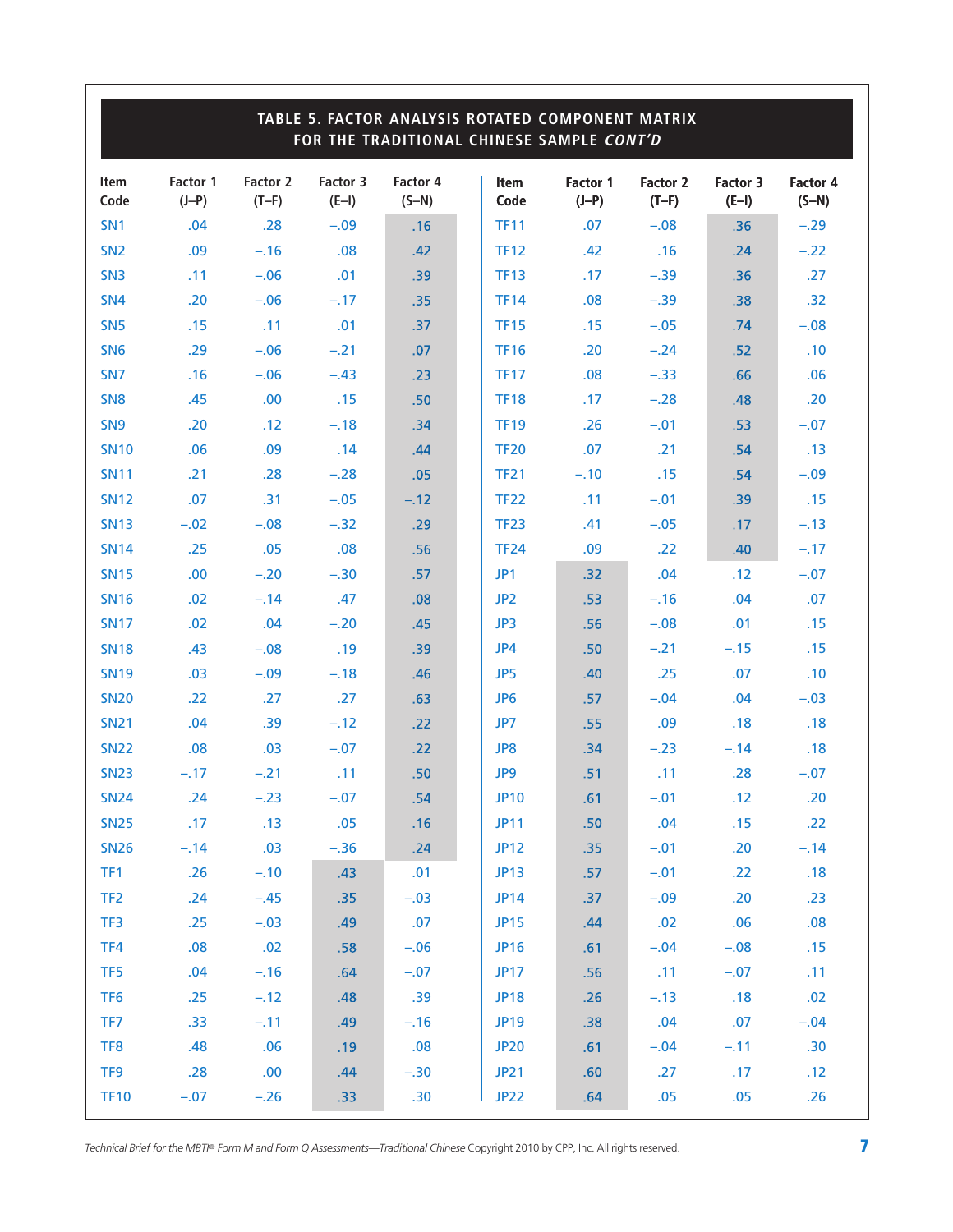### **RELIABILITY OF THE FORM Q FACETS**

The MBTI Form Q assessment includes the 93 items that make up the MBTI Form M assessment (measuring the four dichotomies E–I, S–N, T–F, and J–P) plus another 51 items that are used only to measure the Form Q facets. For each of the four dichotomies there are five facets, yielding a total of 20 facets (see Table 6). These facets help describe some of the ways in which each preference can be different for each individual to create a richer and

more detailed description of an individual's behavior. The remaining analyses focus on the evaluation of the Form Q facets.

Internal consistency reliabilities for each facet are reported in Table 6 for the Traditional Chinese sample and the U.S. National Representative Sample. The Traditional Chinese sample alphas range from .26 (Practical– Conceptual) to .80 (Logical–Empathetic). Overall, this sample's alphas are slightly lower than those of the U.S. National Representative Sample. This is consistent with

|                                         | <b>Traditional Chinese Sample</b> | <b>U.S. National Representative Sample</b> |  |  |
|-----------------------------------------|-----------------------------------|--------------------------------------------|--|--|
| Form Q Facets                           | Cronbach's Alpha                  | Cronbach's Alpha                           |  |  |
| E-I Facets                              |                                   |                                            |  |  |
| Initiating-Receiving                    | .68                               | .85                                        |  |  |
| <b>Expressive-Contained</b>             | .67                               | .79                                        |  |  |
| Gregarious-Intimate                     | .57                               | .60                                        |  |  |
| <b>Active-Reflective</b>                | .57                               | .59                                        |  |  |
| Enthusiastic-Quiet                      | .71                               | .72                                        |  |  |
| S-N Facets                              |                                   |                                            |  |  |
| Concrete-Abstract                       | .53                               | .81                                        |  |  |
| Realistic-Imaginative                   | .67                               | .79                                        |  |  |
| <b>Practical-Conceptual</b>             | .26                               | .67                                        |  |  |
| <b>Experiential-Theoretical</b>         | .57                               | .83                                        |  |  |
| <b>Traditional-Original</b>             | .61                               | .76                                        |  |  |
| T-F Facets                              |                                   |                                            |  |  |
| Logical-Empathetic                      | .80                               | .80                                        |  |  |
| Reasonable-Compassionate                | .69                               | .77                                        |  |  |
| Questioning-Accommodating               | .35                               | .57                                        |  |  |
| <b>Critical-Accepting</b>               | .59                               | .60                                        |  |  |
| Tough-Tender                            | .65                               | .81                                        |  |  |
| J-P Facets                              |                                   |                                            |  |  |
| Systematic-Casual                       | .69                               | .74                                        |  |  |
| Planful-Open-Ended                      | .64                               | .82                                        |  |  |
| <b>Early Starting-Pressure-Prompted</b> | .65                               | .70                                        |  |  |
| Scheduled-Spontaneous                   | .74                               | .82                                        |  |  |
| Methodical-Emergent                     | .51                               | .71                                        |  |  |
|                                         |                                   |                                            |  |  |

## **TABLE 6. FACET INTERNAL CONSISTENCY RELIABILITIES FOR THE TRADITIONAL CHINESE**

*Note:* Source for the U.S. National Representative Sample is Myers, McCaulley, Quenk, and Hammer (1998).

Technical Brief for the MBT/® Form M and Form Q Assessments—Traditional Chinese Copyright 2010 by CPP, Inc. All rights reserved.